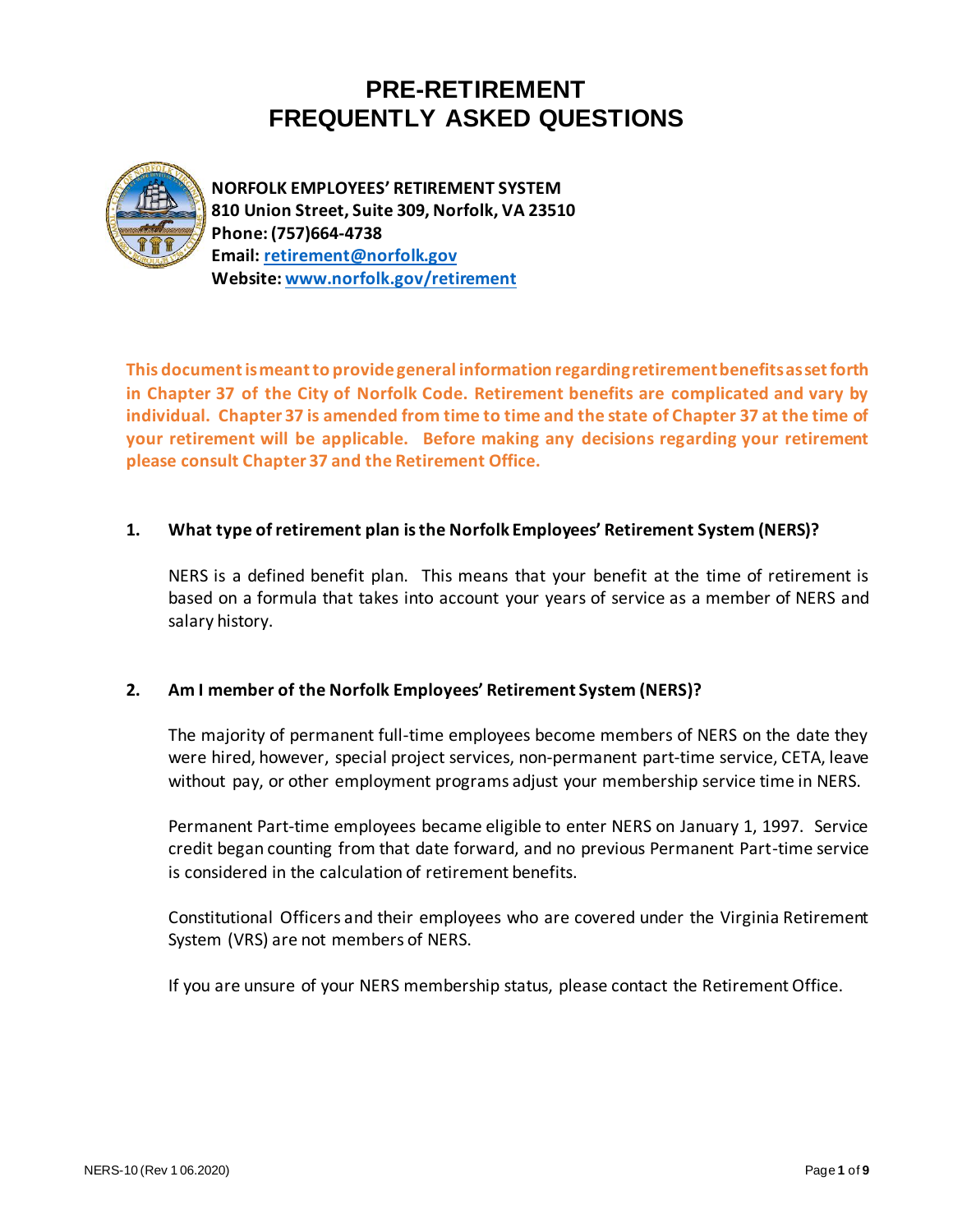#### **3. Is there an employee contribution requirement?**

All City employees that are members of NERS are required to pay member contributions in the amount of five (5) percent of their earnable compensation.

#### **4. What types of retirement benefits does NERS offer?**

There are two types of retirement benefits available to you as a NERS member:

1) Service Retirements – This includes Normal Service, Early Service (both Deferred and Non–deferred), Deferred Retirement Option Program (DROP), and Disability (both Accidental and Ordinary) retirements. Along with meeting the eligibility requirements, NERS members must be in active service to submit an application for service retirements.

2) Vested Retirement – NERS members who leave active service with at least five (5) years of creditable service and have not applied and been approved for a Service Retirement are eligible to apply for a Vested Retirement.

## **5. Does NERS offer a Deferred Retirement Option Program (DROP) for Sworn Public Safety Employees?**

Yes, NERS offers a DROP benefit for eligible Sworn Public Safety employees (Police Officers, Firefighters & Paramedic employees). Those approved for participation in the DROP program may remain in active service for up to four (4) years while accruing a reduced retirement benefit. At the time a DROP participant leaves service, the balance of the accrued reduced retirement benefit is paid as a one-time lump sum benefit.

At the time of retirement DROP participants can elect to have their lump sum payment rolled over into a qualified plan or refunded directly to them.

Refunded payments are subject to a 20% Federal withholding rate and for Virginia residents a 4% Virginia withholding rate. Additionally, refunded contributions may be subject to a 10% Federal tax penalty.

More information regarding rollover eligible payments can be found on the Retirement Office website a[t http://www.norfolk.gov/retirement.](http://www.norfolk.gov/retirement)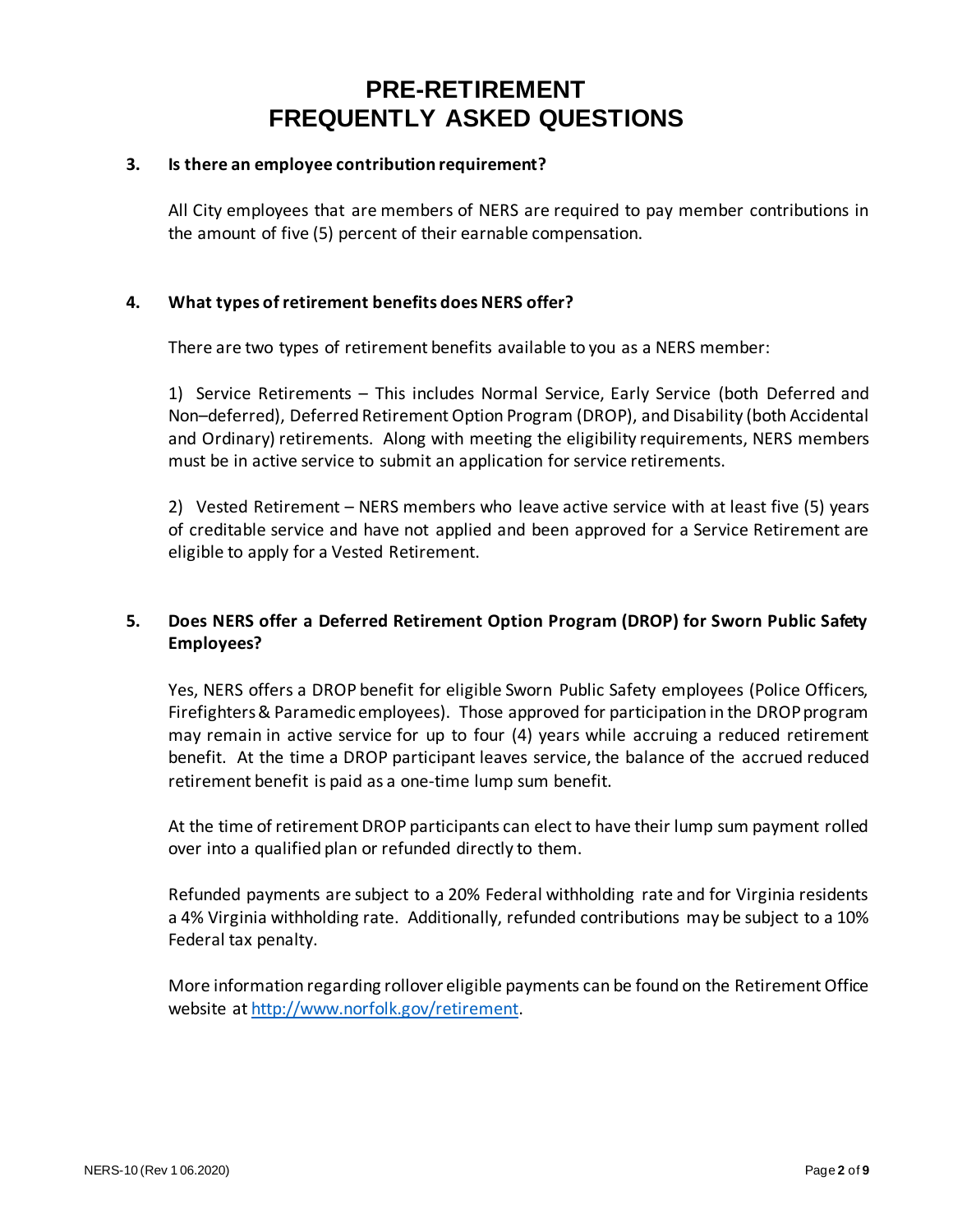#### **6. What are the eligibility requirements for Service Retirements?**

Generally, a member must be vested in the Norfolk Employees' Retirement System (NERS) to be retirement eligible. A member must be actively employed with the City to be eligible to apply for a Service Retirement.

#### *Normal Service Retirement*

For **General** employees who became members of NERS on or before June 30, 2018, the Normal Service Retirement Age is age sixty (*60)* with a minimum of five (5) years of creditable service or the age at which thirty (*30)* years of creditable service have been completed, whichever occurs first.

For **General** employees who became members of NERS on or after July 1, 2018, the Normal Service Retirement Age is the retirement **age as defined under the Social Security Act** (42 U.S.C § 416 et seq. and as amended) with at least five (5) years of creditable service or the age at which the **sum of creditable service years and age equals ninety (90)** with a minimum of five (5) years of creditable service.

For **Sworn Public Safety** employees (Police Officers, Firefighters & Paramedic employees) who became members of NERS on or before June 30, 2018, the Normal Service Retirement Age is age fifty-five **(55)** with a minimum of five (5) years of creditable service or twenty-five (**25***)* years of creditable service having been completed, whichever occurs first.

For **Sworn Public Safety** employees (Police Officers, Firefighters & Paramedic employees) who became members of NERS on or after July 1, 2018, the Normal Service Retirement Age is age sixty **(60)** with a minimum of five (5) years of creditable service or age fifty **(50)** and twenty-five (**25***)* years of creditable service having been completed, whichever occurs first.

## *Early Service Retirement*

Any member in service who has not reached their normal service retirement age, but who is within five (5) years of reaching such age or who has not completed the years of creditable service for normal service retirement but is within five (5) years of completing such service is eligible for an Early Service Retirement.

## *Deferred Retirement Option Program (DROP)*

Sworn Public Safety employees (Police Officers, Firefighters & Paramedic employees) who have reached Normal Service Retirement age are eligible to apply for the DROP program.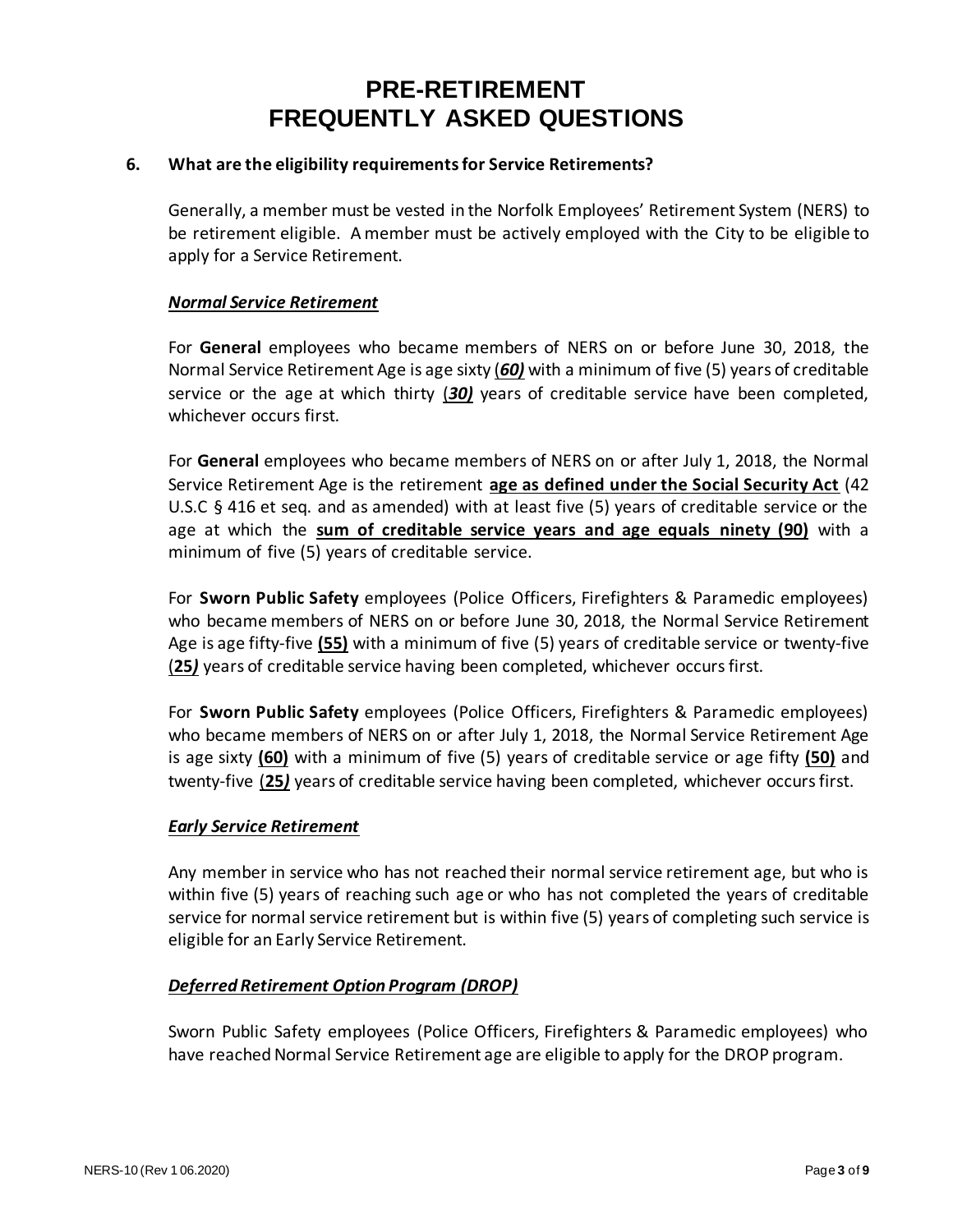#### *Ordinary Disability Retirement*

If you feel you are unable to perform the duties of your current position due to a total and permanent disability not the result of an accident in the performance of duty and have completed five (5) years of creditable service, you may apply for Ordinary Disability Retirement. All members applying for disability retirement must submit to a medical review by the NERS Medical Board to complete the application process.

#### *Accidental Disability Retirement*

If you feel you are unable to perform the duties of your current position due to a total and permanent disability resulting from an accident in the performance of duty, and the injury is compensable under the Virginia Workers' Compensation Act, you may apply for Accidental Disability Retirement. To apply for Accidental Disability retirement, the injury resulting in total and permanent disability MUST be compensable under the Virginia Workers' Compensation Act. Therefore, before we take an application, the employee needs to be evaluated by the Office of Disability Management (Human Resources) to obtain written verification regarding compensability. All members applying for disability retirement must submit to a medical review by the NERS Medical Board to complete the application process.

## **7. What are the eligibility requirements for a Vested Service Retirement?**

A NERS member who leaves service without retiring and has five (5) years of creditable service can apply for a Vested Retirement Benefit at the time they reach normal service retirement age.

## **8. How do I apply for retirement?**

If you are ready to retire, make an application appointment with the Retirement Office. During your appointment, your eligibility will be reviewed and in the case that you are eligible you will be provided with an application packet. If you are unsure about your eligibility or have general questions regarding NERS and would like to meet with a benefits specialist, please contact the Retirement Office to make a pre-retirement appointment.

Part of the application process for non-disability retirements is choosing an effective date of retirement. Once eligible to submit an application, your chosen effective date of retirement cannot be less than 30 days or more than 90 days from the date on which you submit your application. All retirements are effective the first day of the month.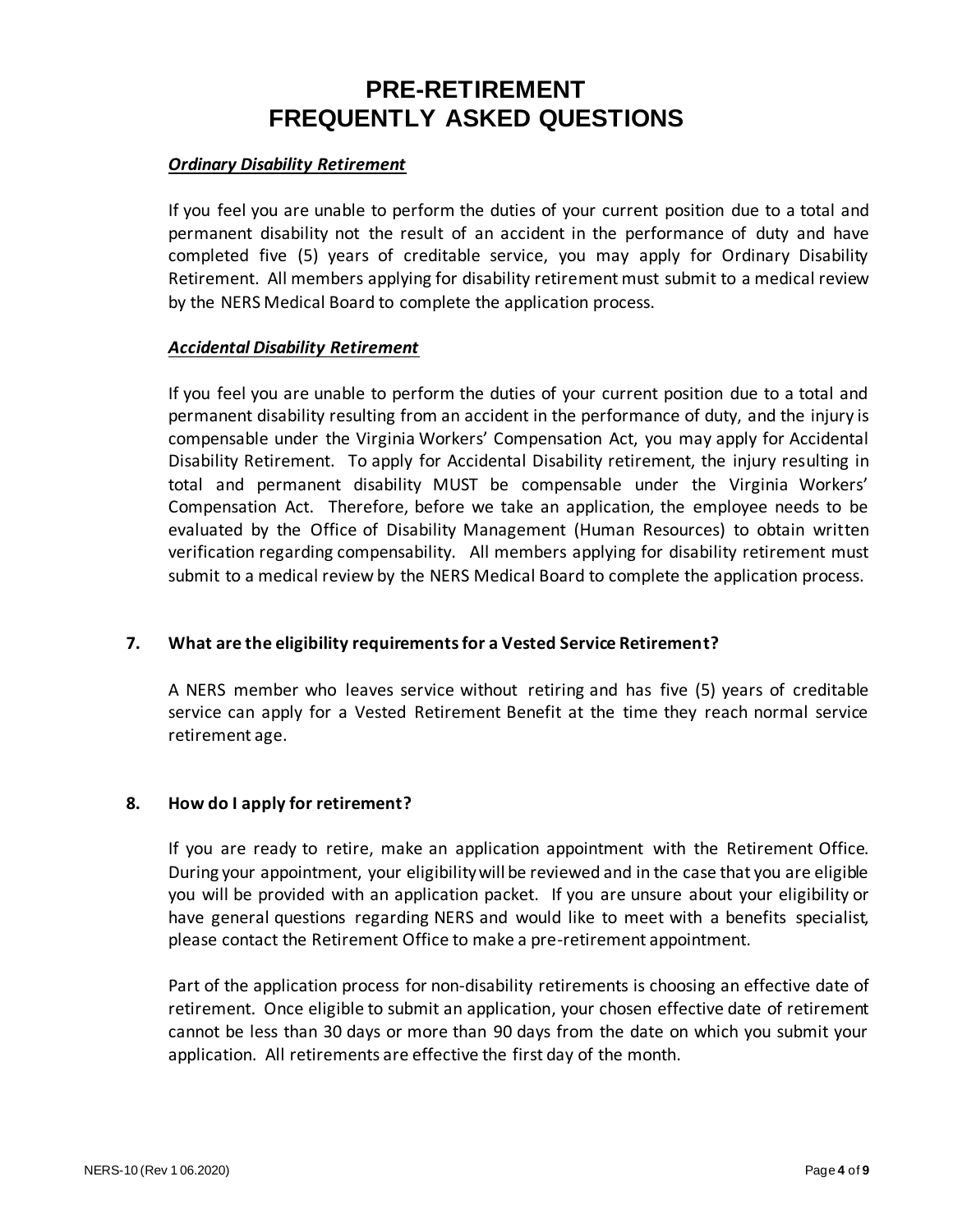Vested members no longer in service, who are eligible to receive a benefit, and are unable to visit the Retirement Office will be provided with an application packet. Vested members may contact the Retirement Office directly at (757) 664-4738 or via email, [mailto:retirement@norfolk.gov.](mailto:retirement@norfolk.gov)

## **9. How is my retirement benefit calculated?**

For persons who became a member of NERS on or before June 30, 2018, NERS benefits are based on a multiple of your average final compensation (AFC). The AFC is an average of your highest earnable compensation for three (3) years.

For persons who became a member of NERS on or after July 1, 2018, NERS benefits are based on a multiple of your average final compensation (AFC). The AFC is an average of your highest earnable compensation for sixty (60) consecutive months.

Sick leave is added on as retirement service credit. You get 100% of your sick leave days added on as retirement service credit for the calculation of your NERS benefit. It is calculated based on a 22-day work month. Unused sick leave cannot be used to determine creditable service eligibility.

Unused annual leave does not count towards your retirement service credit. You will receive a lump sum payment from the City for your unused annual leave. Please contact your department payroll representative if you have questions.

## *Service Retirements(Excluding Accidental Disability Retirements)*

Annual Retirement Benefit = Retirement Factor x (multiplied by) AFC

Retirement Factor = Years of Creditable Service at the time of retirement (multiplied by) Accrual Rate

Accrual Rates are as follows:

General employees entering the Retirement System *before* 7/1/80 2% per year (Up to a 35-year cap)

General employees entering the Retirement System *after* 7/1/80 1.75% per year (Up to a 35-year cap)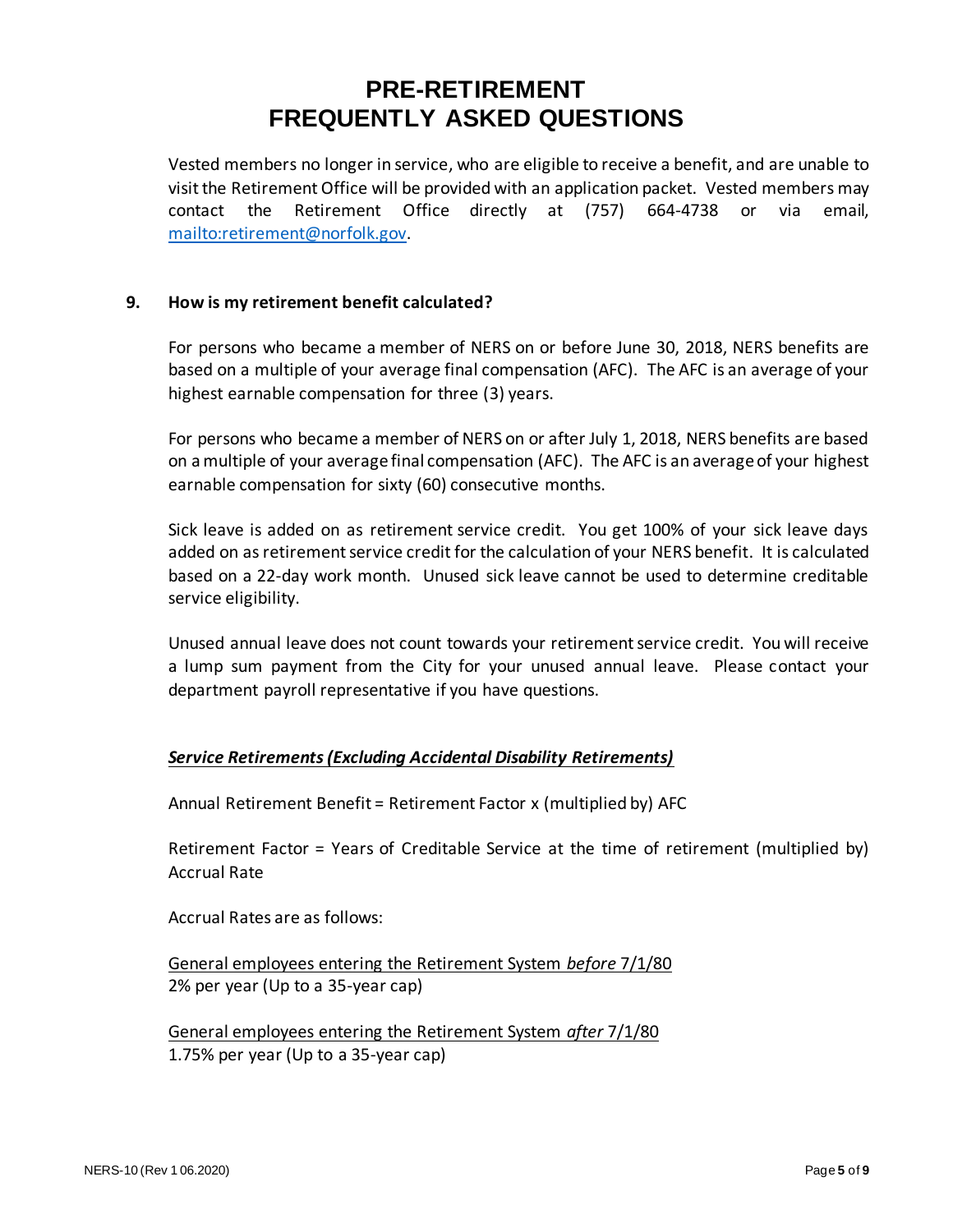#### General employees receiving Early Service Retirement Reduced Benefit

0.25% reduction for each month benefit payments precede the date on which a Normal Service Retirement benefit would have been paid.

# Public Safety employees

2.5% per year (Up to 65% of their average final compensation)

Public Safety employees receiving Early Service Retirement Reduced Benefit 0.50% reduction for each month benefit payments precede the date on which a Normal Service Retirement benefit would have been paid.

## **Example 1 – General Employee Normal Service Retirement**

General employee (hired after 7/1/1980) retires with 30 years of creditable service and an AFC of \$40,000.

Retirement Factor = 1.75% x 30 = 52.5%

Annual Retirement Benefit = Retirement Factor x AFC = 52.5% x \$40,000 = \$21,000

## **Example 2 – Sworn Public Safety Employee Normal Service Retirement**

Sworn Public Safety employee (hired after 7/1/1980) retires with 25 years of creditable service and an AFC of \$40,000.

Retirement Factor = 2.5% x 25 = 62.5%

Annual Retirement Benefit = Retirement Factor x AFC = 62.5% x \$40,000 = \$25,000

## *Accidental Disability Retirements*

Annual Retirement Benefit = 66 2/3% x (multiplied by) AFC

The above are general guidelines regarding benefits. There may be special considerations depending on the retirement type. Benefit estimates tailored to your specific NERS profile are provided by the Retirement Office.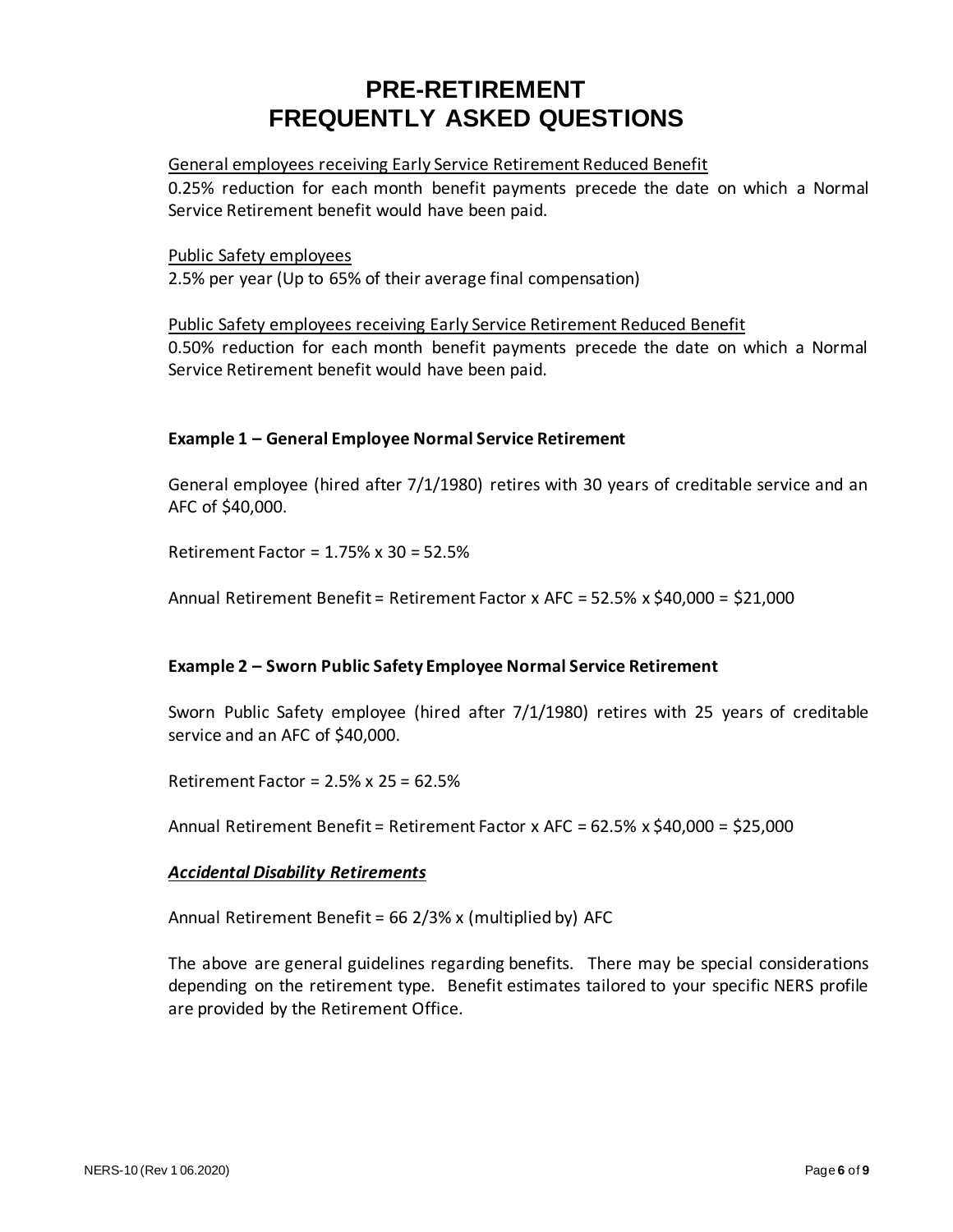#### **10. May I purchase additional service to increase my retirement service years?**

The Retirement System allows Purchase of Service in the following circumstances:

(1) Federal Programs/Grants – You may purchase periods of full-time City employment completed under a program that did not include retirement service credit, i.e., special project, limited term, CETA, Model Cities, etc.

(2) Military Service – You may purchase up to four (4) years of active duty service in the U.S. armed forces.

(3) Non-ported Service – If you transferred service from VRS via the portability process, you may purchase up to four (4) years of any service that did not transfer.

You must be vested (five (5) years of creditable service) to purchase service. Also, your purchase cannot cause your total service years to exceed 35 years of service for General employees or 65% of AFC for Sworn Public Safety employees.

## **11. Do I have to purchase Military Leave of Absence (LOA)?**

If you are an active employee and had period(s) of Military LOA, please provide a copy of your DD-214 form to the Retirement Office if you have not done so. We will review it and give you credit for this period of service if eligible. Please contact the Retirement Office for assistance.

#### **12. Does NERS allow portability of benefits with other retirement systems?**

NERS has entered into portability agreements with the Virginia Retirement System (VRS), Richmond Retirement System (RRS), Newport News Employees' Retirement System (NNERS) and the Roanoke Employees' Retirement System (ERS). These agreements allow you to transfer the actuarial value of your retirement benefits between plans.

Please note that a portability transfer does not necessarily result in a one for one transfer of service credit. The amount of service for which you receive credit will be actuarially determined. To apply for portability an employee must be vested in both the transferring plan and the accepting plan. The request for portability must made within 18 months of becoming vested in the accepting plan.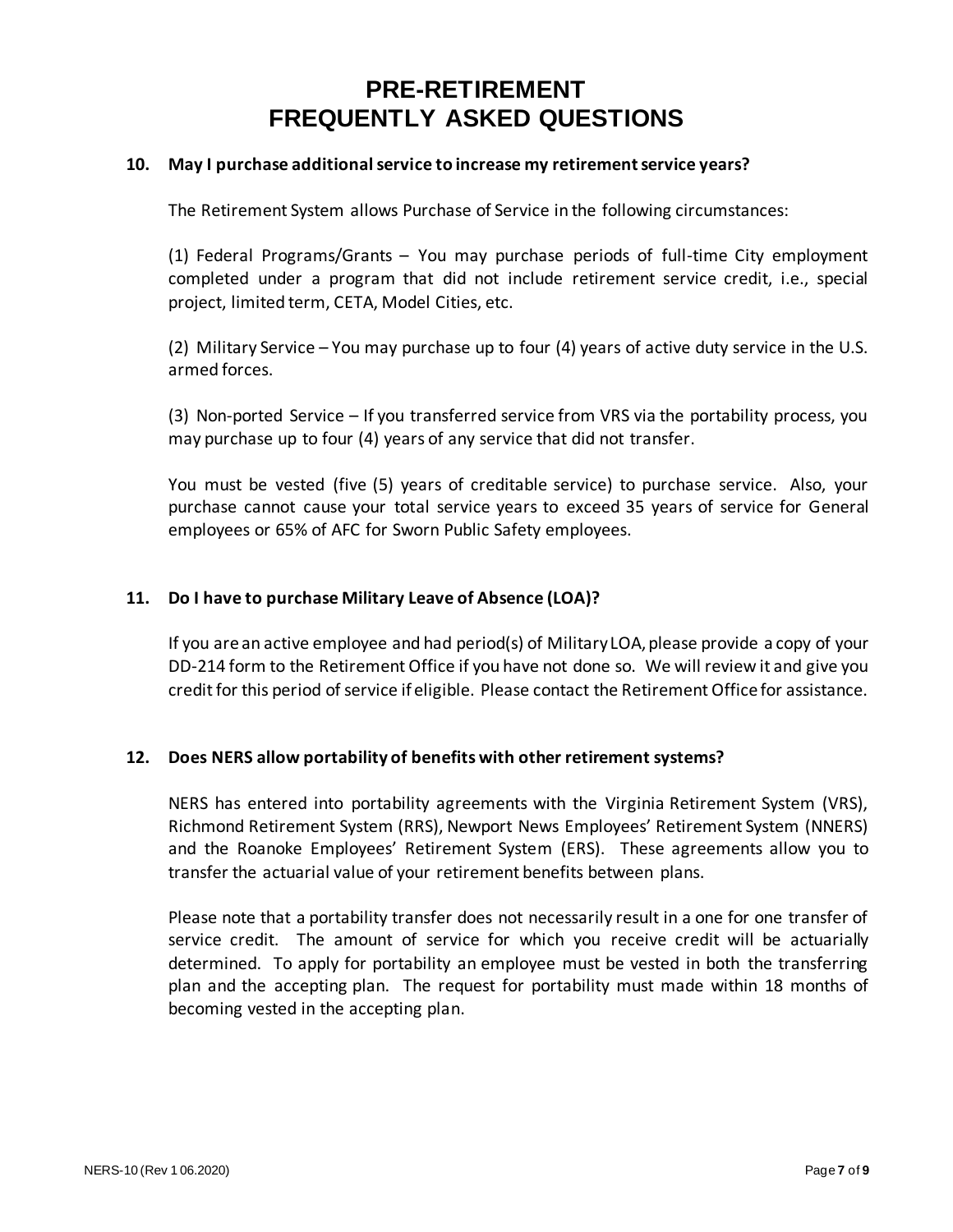#### **13. Is there a mandatory retirement age?**

For Public Safety employees, the mandatory retirement age is 65.

#### **14. If I leave City employment without retiring, will my contributions be refunded to me?**

Mandatory contributions made on or after October 5, 2010, are not refundable after the employee vests in the System (five (5) years of creditable service). In the event of death or departure prior to retirement or vesting, mandatory contributions made may be rolled into a qualified individual retirement plan or refunded directly to you. Refunded contributions are subject to a 20% Federal withholding rate and for Virginia residents a 4% Virginia withholding rate. Additionally, refunded contributions may be subject to a 10% Federal tax penalty. In the event of a mandatory distribution greater than one thousand dollars (\$1,000.00), if the member does not elect to have such distribution paid directly to an eligible retirement plan specified by the member in a direct rollover or to receive the distribution directly in accordance with this section, then the System will pay the distribution in a direct rollover to an individual retirement plan designated by the system administrator. In the event of a mandatory distribution is less than \$1000.00, and the member does not elect to have such distribution paid directly to an eligible retirement plan specified by the member in a direct rollover or to receive the distribution directly in accordance with this section, the System will pay the distribution to the member with applicable taxes withheld.

More information regarding mandatory contribution refunds can be found on the Retirement Office website at [http://www.norfolk.gov/retirement.](http://www.norfolk.gov/retirement)

## **15. If I die while in active service, is there a death benefit payable?**

In the case of the death of an NERS member, a benefit is payable to the named beneficiary on file with NERS.

The benefit payable varies depending on: whether the death was ordinary or the result of an accident suffered in performance of duty, whether the named beneficiary is your spouse, and whether a member has reached normal or early service retirement age at the time of death.

As an active employee it is critical you have a named beneficiary on file with the Retirement Office. You can update your ordinary death benefit beneficiary via the PeopleSoft Service portal.

NERS offers financial security for your beneficiaries after you die. When you started with the City, you chose to name someone as your beneficiary (or beneficiaries) of your Norfolk